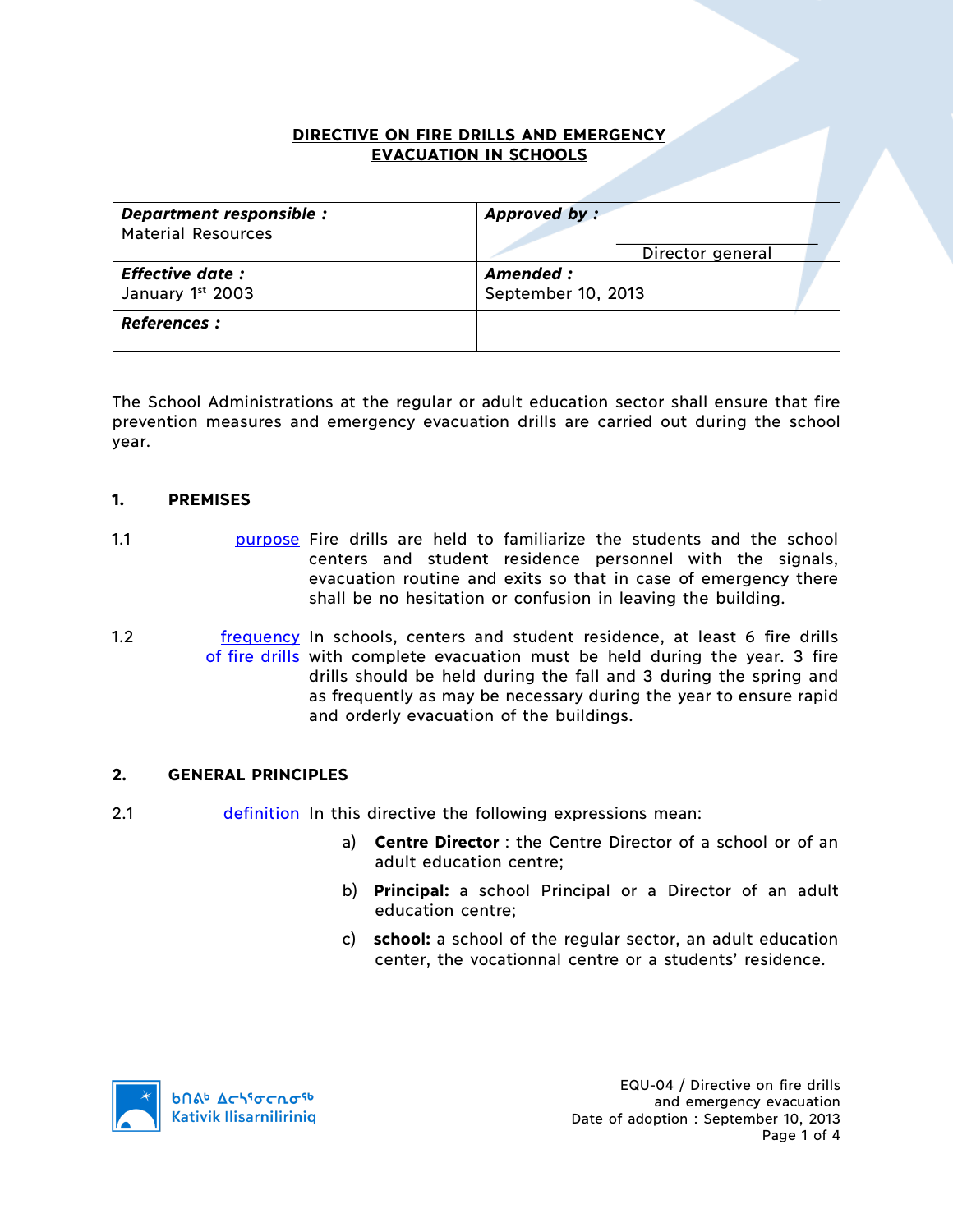- 2.2 **municipality Fire drills must be planned by the Centre Director after** involvement consultation with the Principal and conducted in collaboration with the municipal firefighter section and Material Resources Services.
- 2.3 authority to Only the Centre Director, or someone authorized by him, has the call drills authority to sound a fire alarm for the purpose of a drill.
- 2.4 **drills on Occasionally, fire department representatives may come to** request schools or any other building and request an immediate fire drill. Centre Directors are expected to fully cooperate, even to the extent of calling a drill at an inconvenient time.
- 2.5 fire inspection The Centre Director shall request that the fire section of the municipality conduct an inspection at least annually.
- 2.6 **reports on The Centre Director shall fill a report on every fire drill, to be kept** fire drills in his file, and send a copy to the Director of Education Services or Adult Education Services.

#### **3. PLANNING MEASURES**

- 3.1 **EXECUTE:** Centre Director is in complete charge of all matters pertaining director's to organizing and conducting fire drills in the school, and shall be responsibilities responsible for the efficiency of the drill and all corrective actions.
- 3.2 appointment/ The Centre Director must appoint a Safety Coordinator who will safety coordinator assume his responsibility when absent, in case of actual fire. It must be clearly understood by the entire staff which person shall be in charge.
- 3.3 **appointment** The Centre Director may appoint as many subordinate officers as of subordinate are deemed necessary, according to the size of the school and officers the school population. The subordinate officers are:
	- a) Searchers these are teachers or other staff assigned to inspect sections of the buildings to make sure that everyone is out. Gymnasium, lavatories, teachers' room, and all other places frequented by students or teachers must be checked. Searchers shall rejoin their classes as soon as the inspection is completed;
	- b) Fire Drill Aides These are students appointed by either the Centre Director or teachers to assist in any way deemed necessary. They may be used as messengers, or assigned to aid students with disabilities or those who need assistance.



EQU-04 / Directive on fire drills and emergency evacuation Date of adoption : September 10, 2013 Page 2 of 4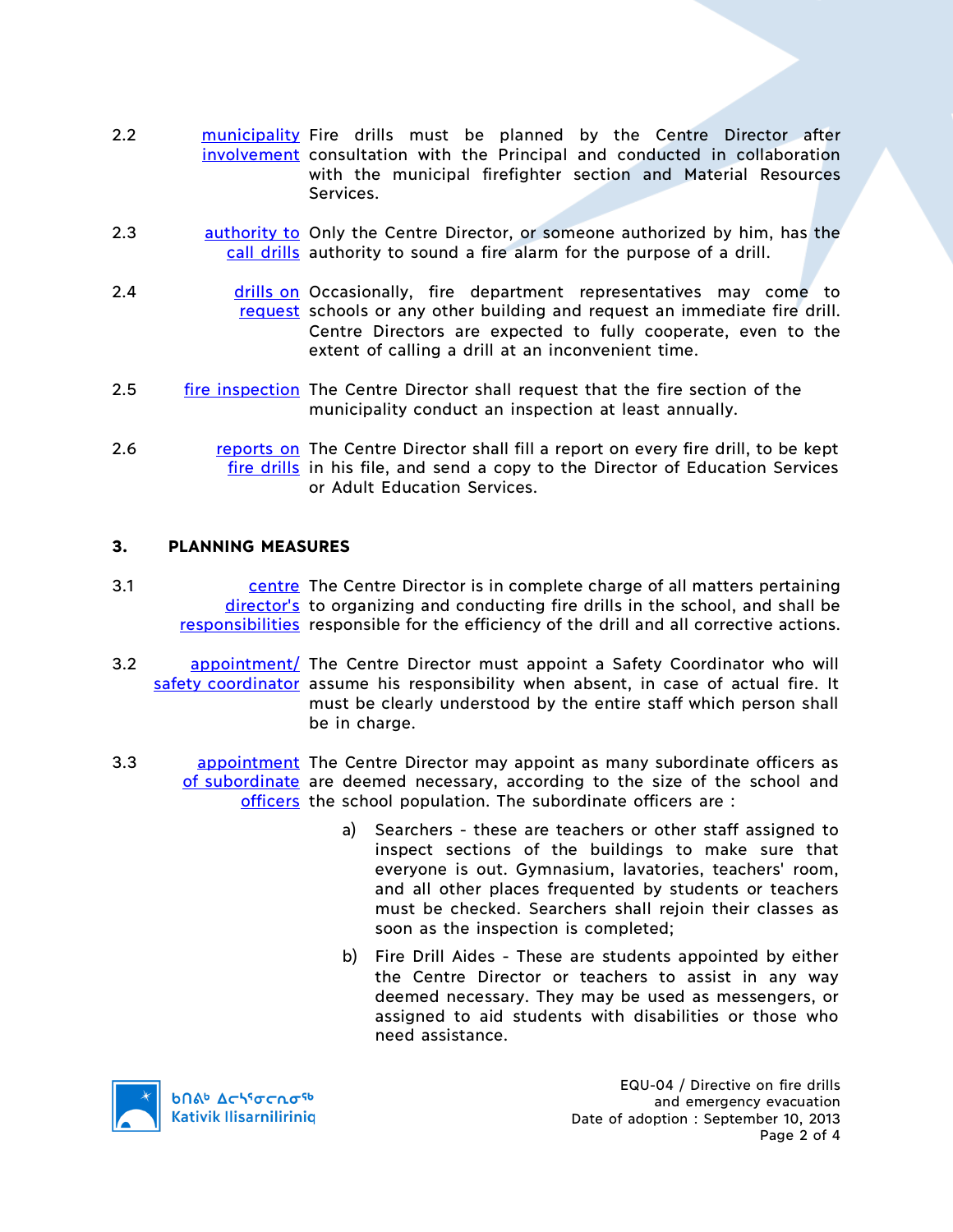- 3.4 **instruction** The Centre Director instructs all subordinate officers concerning to be given the general plan of the drills and the details of their specific duties, such as :
	- a) how to send an alarm to the fire department;
	- b) how the fire alarm system operates, (both electrical and emergency);
	- c) how to use all in-school fire-fighting equipment.
- 3.5 **budge by posting of Diagrams that show emergency exit routes should be posted in** emergency route each room and. classroom.

## **4. FIRE DRILL / EVACUATION**

- 4.1 participation All persons in the school must take part in the fire drill and leave the building. Every fire alarm should be considered as a warning of an actual fire.
- 4.2 notice Fire drills should be conducted at different hours of the day without advance notice to students. The personnel shall however be notified.

| <u>Procedure</u> |    |                                                                                                                                                                        |  |
|------------------|----|------------------------------------------------------------------------------------------------------------------------------------------------------------------------|--|
| 4A)              |    | steps The procedure to be followed during an evacuation when the<br>alarm begins is :                                                                                  |  |
|                  | a) | teachers shall lead students to the designated exit;                                                                                                                   |  |
|                  | b) | students shall walk briskly (no running), with arm's length<br>spacing, and without talking, laughing, or breaking from<br>the ranks. (No student may leave the line); |  |
|                  | C) | students not in the classroom shall join the line of the<br>first group of students met. (The students must not return<br>to the classroom);                           |  |
|                  | d) | teachers shall check roll when assigned area is reached;<br>where applicable, a designated building may be assigned<br>for shelter and attendance count;               |  |
|                  | e) | teachers shall not leave the students gathered at a<br>designated area unless someone is placed in charge;                                                             |  |
|                  | f) | teachers shall have the Centre Director notified if any<br>student is missing;                                                                                         |  |
|                  |    |                                                                                                                                                                        |  |